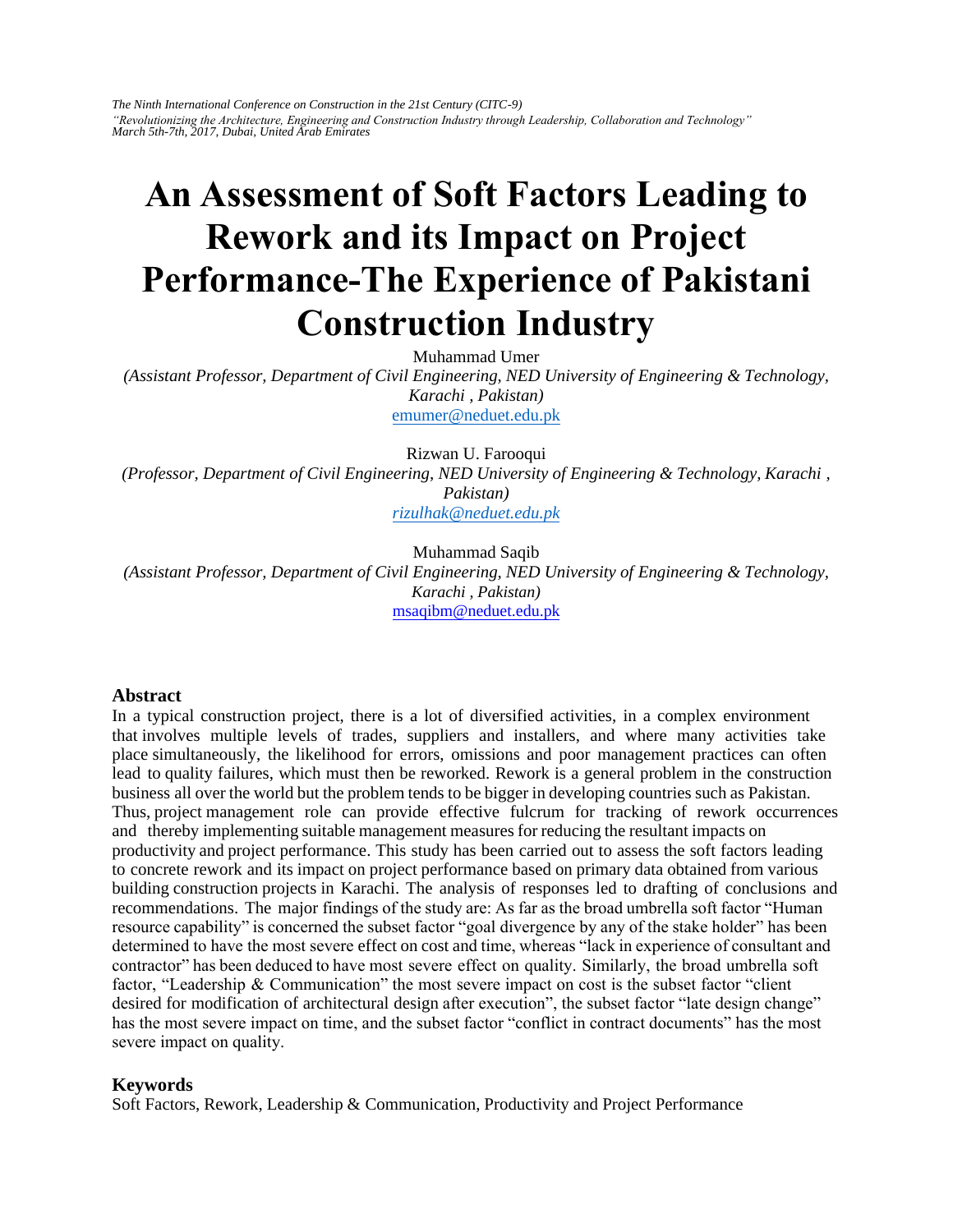## **1. Introduction**

According to PMI, rework is an endemic problem in building construction projects and is an area of research that has received limited attention. Thus, project management role can provide effective fulcrum for tracking of rework occurrences and thereby implementing suitable management measures for reducing the resultant impacts on productivity and project performance. In poorly managed projects the gross impact of rework could be equal or even exceed the anticipated markup/profit margin level. Also in some cases, there will be some carry forward "ripple effects" on different aspects such as stress, motivation, relationship and reputation. Hence the identification and immediate attention of severe causes of concrete rework in building construction would lead to a reduction in the frequency of reworks.

# **2. Scope & Objectives**

The scope of this study is to: "To assess the soft factors leading to rework in concreting rework, on different on-going building construction projects in Karachi and qualitative assessment of the impacts of concrete rework on success parameters such as time, quality and cost". The study has been undertaken to, "Investigate the soft factors of quality non-conformance at different building projects" and "To identify the impact of rework on the parameters that governs a project's performance".

# **3. Literature Review**

Construction industry is wide and complicated. There are a lot of activities involved in this industry. In a large complex environment that involves multiple levels of trades, suppliers and installers, and where many activities take place simultaneously, the likelihood for errors, omissions and poor management practices can often lead to quality failures, which must then be reworked. Rework is a general problem in the construction business all over the world but the problem tends to be bigger in developing countries such as Pakistan (Karachi).

An efficient construction sector is a pre-requisite to effective national development and employment; as civil and industrial engineering works are usually a major contribution to the country's GDP. Definitions of rework found in existing literature are: Alwi et al., (2002), "Reworks and wastages are known as nonvalue adding symptoms that affect the productivity and performance in construction projects". Love & Li (2000): "The unnecessary effort of re-doing a process or activity that was incorrectly implemented the first time". Josephson, Larsson & Li (2002), "The unnecessary effort of correcting construction errors" [3]. Love et al. (1997) stated that "Invariably, these issues (rework and variations) contribute to project overruns in time, cost and naturally client dissatisfaction. Any efforts targeted towards eliminating rework, has a noteworthy impact on productivity as seen from earlier studies on similar topic.

Earlier studies have shown that "rework costs vary between 3 and 15 per cent of project's contract value'' (Burati, Farrington and Ledbetter, 1992; Abdul-Rahman, 1997; Josephson and Hammurlund, 1999). In addition, Rethinking construction, 1998 in Aminudin (2006) stated that: "up to 30% of construction is rework, labor is used at only 40-60% of potential efficiency and at least 10% of materials are wasted". These costs can have numerous origins are often referred to as failure costs. "In some countries, rework is a chronic problem and with these costs ranging between 12% and 15% of the total project cost" (Davis et al, 1989; Neese and Ledbetter, 1991). According to Taneja (1994), "In structural and interior works of projects, the costs of rework can be range from 4% to 12% - or average 8% of the total budget". Another investigation associated of rework costs was conducted by Love et al. (1997) on two building projects. He found that the rework cost was between 2.4% and 3.3% of the total project cost. A study conducted on nine construction projects concluded that "Due to poor quality in construction, the costs of rework could be as high as 15% of the total budget" (Neese and Ledbetter, 1991).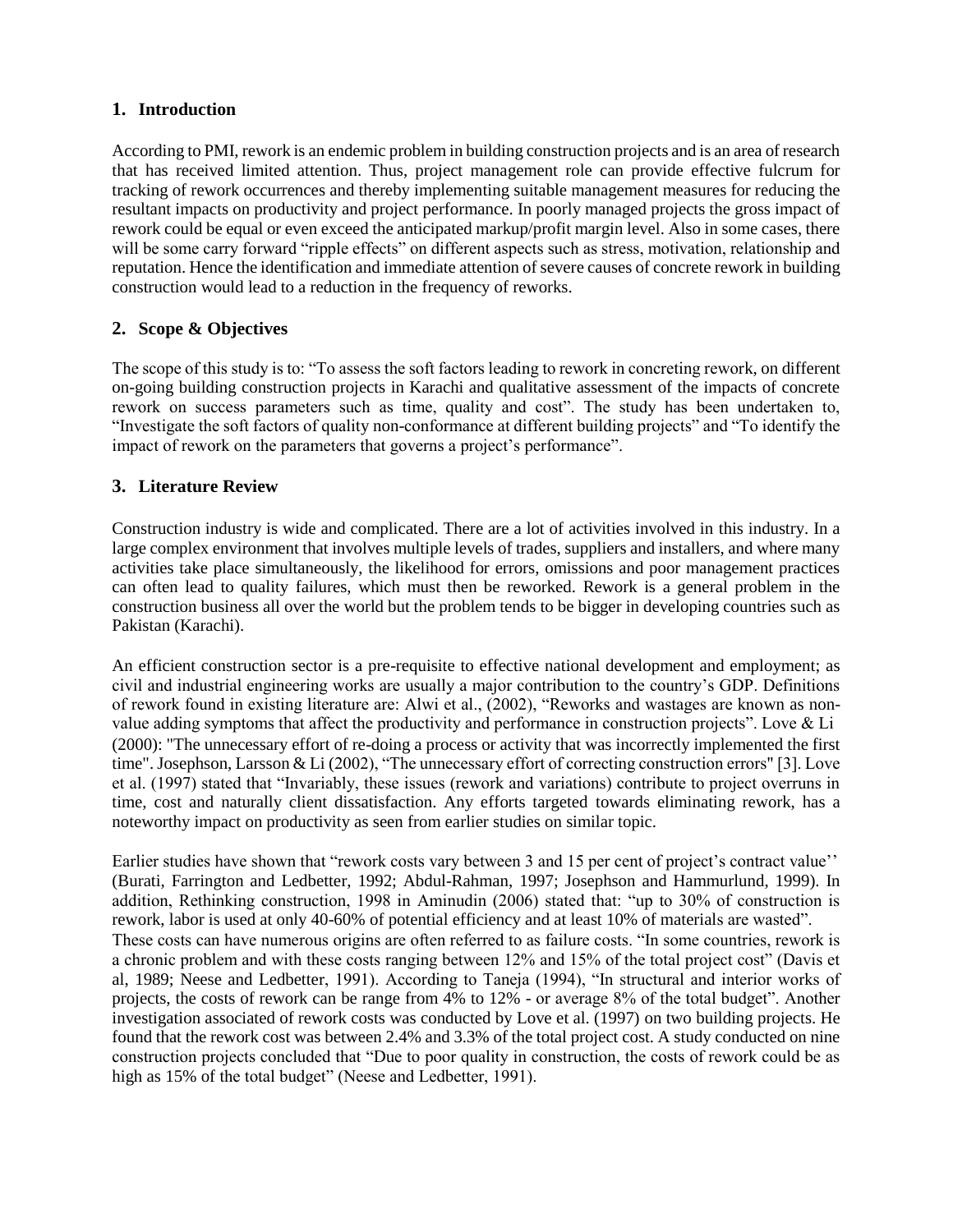Rework can lead to several overruns, and so these overruns indicate that somewhere in the construction process rework might have occurred. This characteristic can be used to locate possible rework in finished projects. To effectively reduce the cost of rework in construction, it is necessary to have an understanding of its causes, and the construction industry has to become adoptive and responsive to these forces of change (Love et al, 1997). Cited by Alvi et.al (2001), Serpell et al. (1995) argued that in most cases, construction managers do not know or recognize the factors that produce waste nor do they have measurements of their performance so as to reduce their negative effects.

Since rework has been seen as an ill wind that may blow no good to the construction industry because of its contributions to cost over-runs and time-delays couple with the facts that it cannot be totally avoided. Therefore, the evaluation of rework and identification of significant factors (leading to the occurrence of rework) are essential. An improvement and control of the factors governing the concrete rework would help in enhancing project delivery processes in Construction industry. This research will focus on major cause of failure costs, namely rework and by gaining understanding of the mechanisms of causes and impact of rework, the advancement toward its reduction in construction can be made.

# **4. Analysis**

The preliminary data analysis is presented in succeeding sub-sections.

#### $\Box$ **Human Resource Capability**

Human resource capability part consisted of the following five questions in the questionnaire. 1. Excessive overtime, 2. Insufficient skill/intellect level, 3. Ineffective use of information technology (IT), 4. Goal divergence by any of the stake-holder, 5 Lack in experience of consultant and contractor(s).



**Figure 01(a): Human Resource Capability Effect on Cost**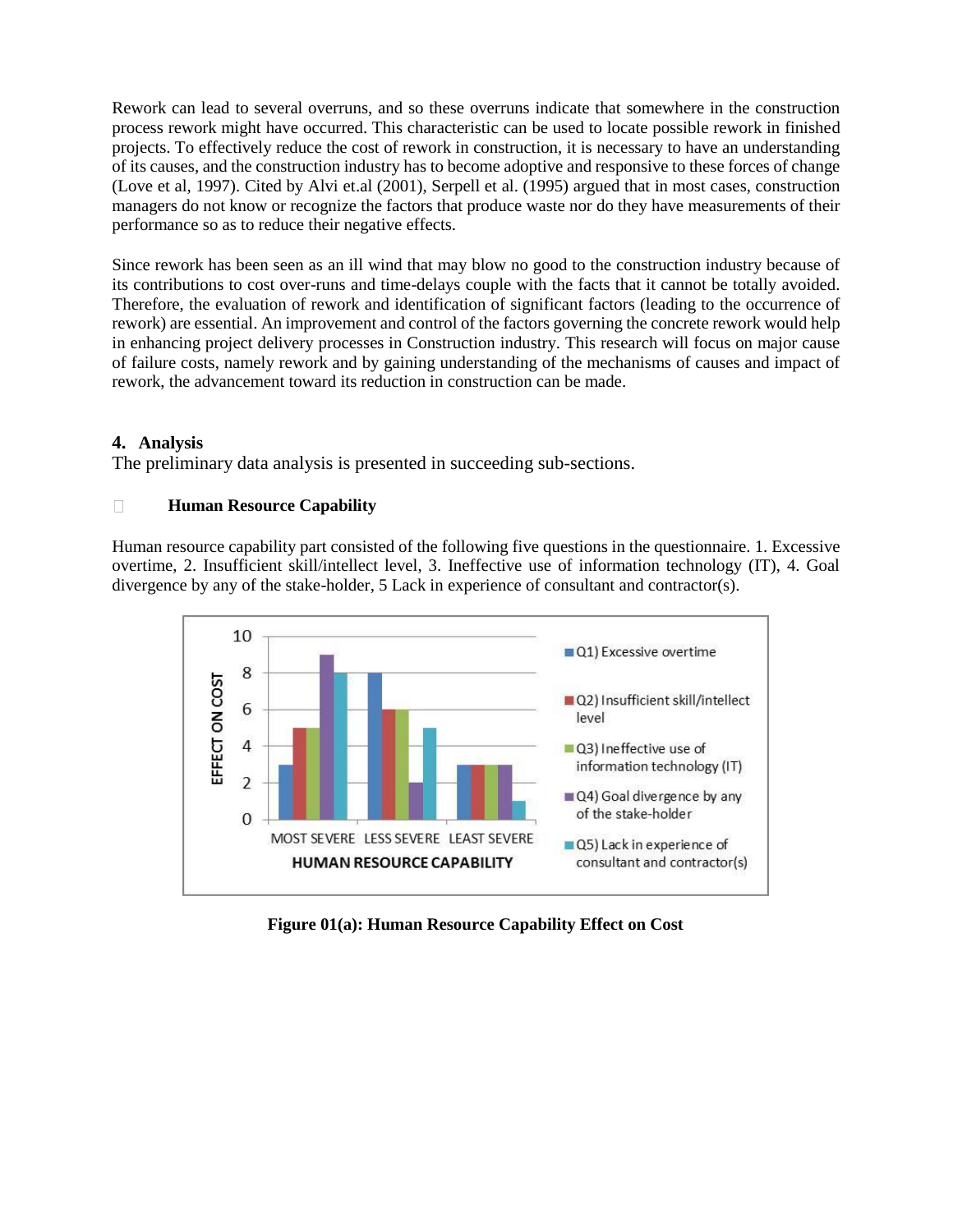

**Figure 01(b): Human Resource Capability Effect on Time**



**Figure 01(c): Human Resource Capability Effect on Quality**

Figure 1(a) shows that most severe effect on cost is goal divergence by any of the stake holder .Similarly, less severe impact on cost according to this bar chart is excessive overtime. And least severe impact on cost is excessive overtime, insufficient skill/intellect level, Ineffective use of information technology (IT), goal divergence by any of stake holder.

Figure 1(b) shows that most severe effect on time is goal divergence by any of the stake holder. Similarly, less severe impact on cost according to this bar chart is excessive overtime. And least severe impact on time is Ineffective use of information technology (IT).

Figure 1(c) shows that most severe effect on quality is lack in experience of consultant and contractor. Similarly, less severe impact on quality according to this bar chart is Ineffective use of information technology (IT). And least severe impact on time is insufficient skill/intellect level.

#### $\Box$ **Leadership and Communication**

Leadership and communication part consisted of the following seven questions. 1. Change of scope, 2. Unintentional Error and omissions in drawings, 3. Poor document control, 4. Late design changes, 5.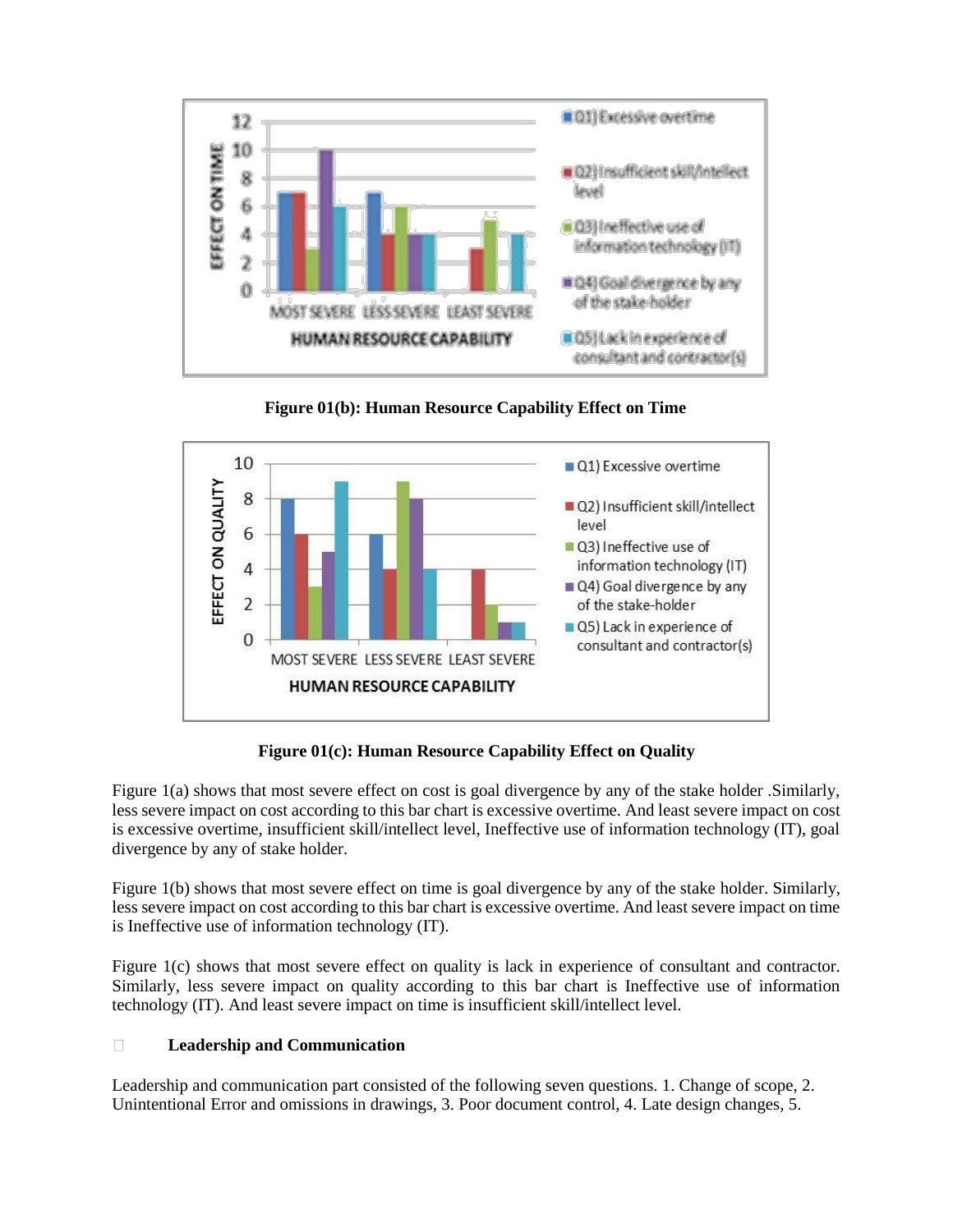Awarding of contract to "lowest" bid contractor, 6. Conflict in contract documents, and 7.Client desired for modification of architectural design after execution.

Figure 2(a) shows that the most severe impact on cost is client desired for modification of architectural design after execution. And the less severe impact on cost is unintentional error and omissions in drawings. Similarly, the least severe impact on cost is conflict in contract documents.

Figure 2(b) shows that the most severe impact on time is late design change. And the less severe impact on time is unintentional error and omissions in drawings. Similarly, the least severe impact on time is client desired for modification of architectural design after execution.

Figure 2(c) shows that the most severe impact on quality is conflict in contract documents. And the less severe impact on quality is late design change. Similarly, the least severe impact on quality is Unintentional Error and omissions in drawings, Poor document control, Awarding of contract to "lowest" bid contractor.



**Figure 02(a): Leadership and Communication Effect on Cost**



**Figure 02(b): Leadership and Communication Effect on Time**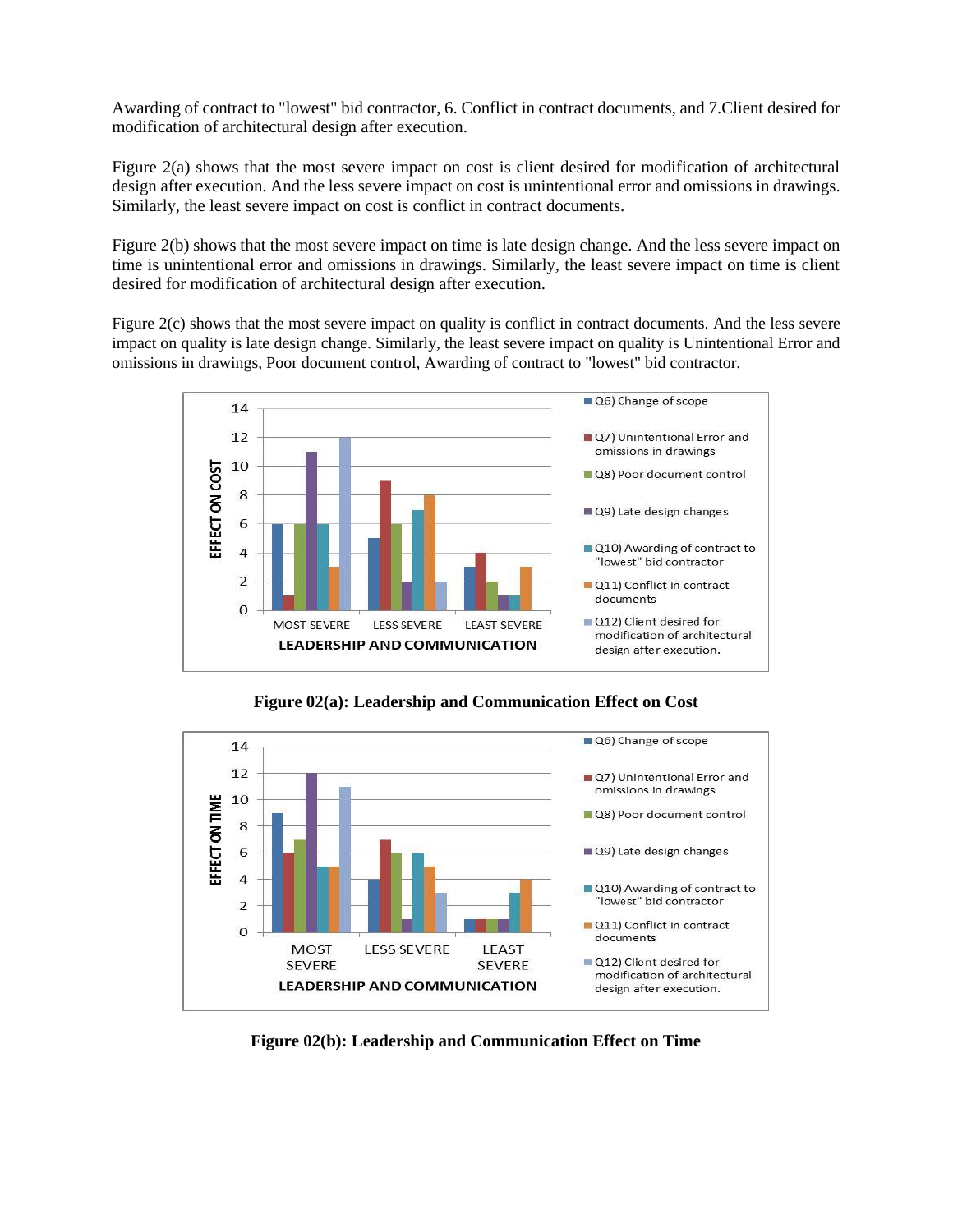

### **5. Conclusions and Recommendations**

This study offers a macroscopic view of the soft factors leading to concrete rework. In addition, it provides a platform for further research, specifically, in the context of controlling the success parameters of construction projects since rework is one of the major determinants of construction productivity. This study aimed at investigating the reworks in constructing reinforced concrete structure by determining the wasting cost and time delay due to rework, identifying rework factors, and exploring the frequency and effect of rework items in project cost, time and quality. In the sampled building projects, that most severe effect on cost is, "goal divergence by any of the stake holder" and "client desired for modification of architectural design after execution". Whereas, the most severe effect on time is, "goal divergence by any of the stake holder" and "late design changes". Most severe effect on quality is of "lack in experience of consultant and contractor" and "conflict in contract documents". Based on these conclusions, it is recommended that appropriate contractual arrangements be made to bind all the participating stakeholders to avoid such project pitfalls. In addition sound project management systems be instituted so that controlling of the identified factors may be facilitated.

## **6. References**

- Alwi, Sugiharto and Hampson, Keith and Mohamed, Sherif (2002) Non Value- Adding Activities: A Comparative Study Of Indonesian And Australian Construction Projects . In Proceedings 10th of the International Group of Lean Construction Conference , pages pp. 627-638, Gramado, Brazil.
- Hwang, B. G., Thomas, S. R., Haas, C. T., & Caldas, C. H. (2009). Measuring the impact of rework on construction cost performance. Journal of Construction Engineering and Management, 135(3), 187-198.
- Love, P. E., Mandal, P., Smith, J., Irani, Z., Treloar, G., & Faniran, O. (2000). DECOREM: A Design and Construction Rework Minimisation Model. In ICSTM.
- Love, Peter E.D.; Mandel, Purnedu, and Li, Heng (1997a) A Systematic Approach to Modelling the Causes and Effects of Rework in Construction, pp347-355.
- Y.C. Mastenbroek (2010) Reducing rework costs in construction projects. (Bachelors Thesis), University of Twente
- Alwi, Sugiharto and Keith, Hampson and Sherif, Mohamed (2001) Effect Of Quality Supervision On Rework In The Indonesian Context. Asia Pacific Building and Construction Management Journal 6:pp. 2-6
- Alarcón, L. F., Grillo, A., Freire, J., & Diethelm, S. (2001, August). Learning from collaborative benchmarking in the construction industry. In Ninth Annual Conference of the International Group for Lean Construction (IGLC-9).
- Burati, J. L., Farrington, J. J., & Ledbetter, W. B. (1992). Causes of quality deviations in design and construction. Journal of construction engineering and management Vol. 118 No. 1 . (Burati)